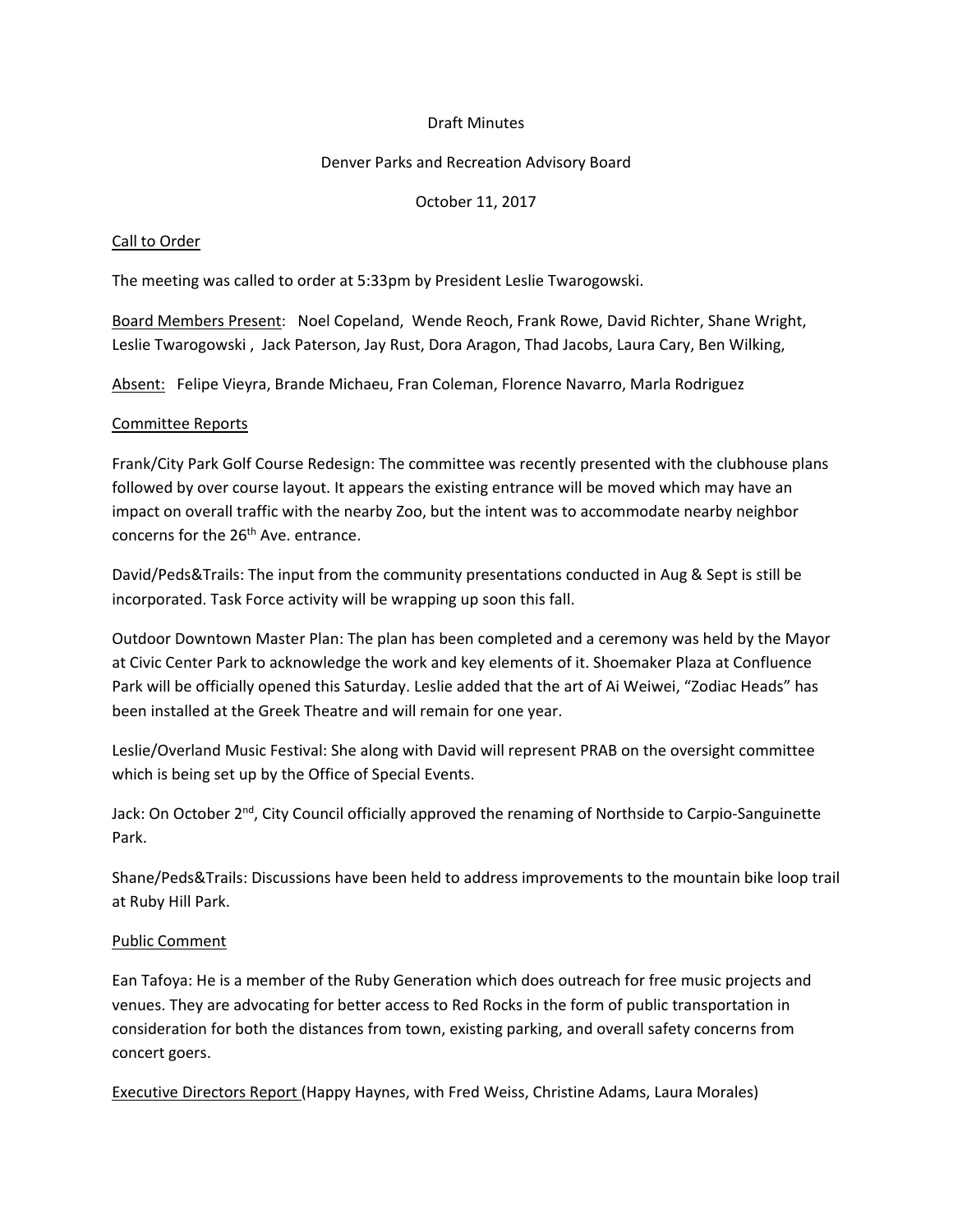Happy reiterated the ribbon cutting at Shoemaker Plaza and the excitement over completion of the project. She indicated two upcoming public meetings; the Cabinet in the Community at Wings Over the Rockies (and urged PRAB members to participate) and the Bear Valley Tree Planting. Also the Rec Dept is sponsoring a crafts program at Cook Park on the 21<sup>st</sup>. Additionally Rec is putting on a Haunted House Oct 21-28<sup>th</sup> at the St Charles Rec Ctr. Two public meetings will occur in November: South Platt Ecosystem Restoration at Harvard Gulch on Nov 1<sup>st</sup> and the final meeting of the Cherry Creek Area Greenway at Halcyon Hotel on the 9<sup>th</sup>. Happy indicated that the conclusion of the first season of the Levitt Pavilion programs has largely been a success with a few improvements being formulated mostly associated with noise complaints from surrounding neighbors. Public Works is stepping up to provide discounted repaving of the lower road and parking lot. Lastly Happy mentioned she has no updates on the court actions/hearing regards both the City Park Project and the 420 Rally. Fred presented a short overview of the status of the internal effort to redraft an Athletic Permit Policy Review. A few issues have come up which require more discussion; while it was originally thought it would be implemented for Jan 2017 permits it now looks more like it won't be completed before the spring/summer permitting season. Happy added that the determination of which parks are considered athletic priority continues to evolve and that it has caused some special considerations for (four) parks which local communities wanted permitting for other programs (not necessarily athletic permitted events). David thanked the Dept for their work in addressing community programming at Huston Lake Park last summer. The overall process will provide opportunities to alter/adjust which parks are designated; and alluded to the evolution of the Rest and Recovery period at specific parks as a similar process. Thad asked about cooperative agreements (e.g., DPR-DPS) and used also used Northfield as an example; Happy replied that, no, such agreements are each unique and specific. Thad expressed interest in assisting. Jay inquired whether lessons learned from the Botanic Garden concerts were being considered at Ruby Hill (Levitt). He also noted that city council is engaged in tweaking the proposed GO budget with the Mayor; Happy replied that is a matter between them and not something DPR is involved in at this point. Fred also acknowledged that process. Shane requested an update to the new rec center management at Globeville. Happy indicated that this process of selecting a new service provider isn't new or unique and cited example at College View.

#### Approval of Minutes

The minutes from the September PRAB meeting were reviewed. Motion was made to accept, seconded, and passed, with abstentions from Wende, Thad, Dora, and David.

#### Presentations

Partnership Policy Briefing with Fred Weiss and Christine Adams

The objective of this review is to cleanup and ensure equity between the multitude of organizations and entities doing business with DPR. Many arrangements to date have been informal; not all have formal agreements and/or real partnerships. As such, there are both concerns for operational issues and liabilities. Christine's focus as overall project management has been to standardize the process and formalize guidelines; merely a contract isn't sufficient to ensure equity (drafts were presented). Leslie